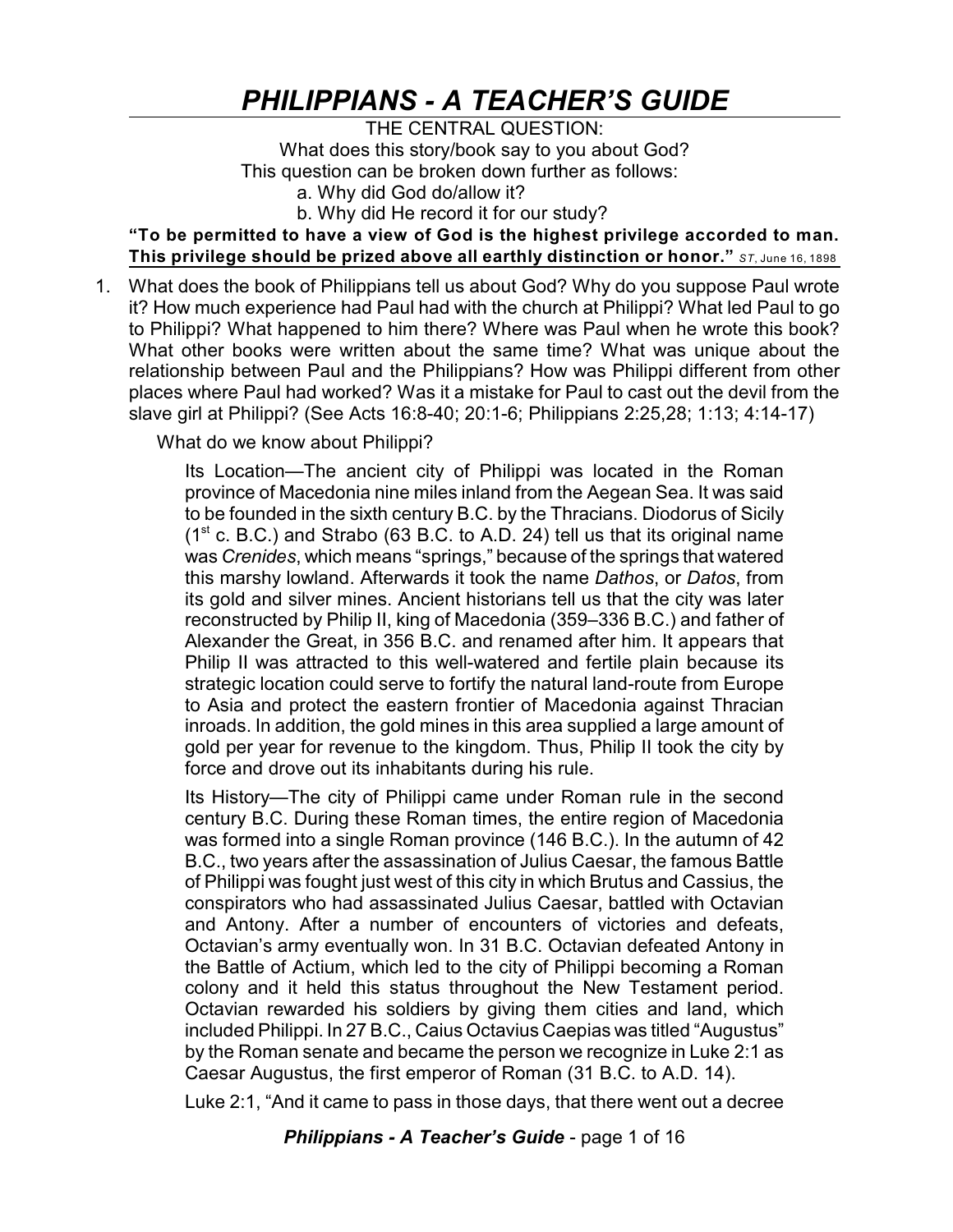from Caesar Augustus, that all the world should be taxed."

The city of Philippi became an important city during the time of Paul the apostle. This is why Acts 16:12 calls it a "chief city" and a colony.

Acts 16:12, "And from thence to Philippi, which is the chief city of that part of Macedonia, and a colony: and we were in that city abiding certain days."

Its geographical advantage is that it stood along the Via Egnatia, the main Roman highway that connected Asia to the western Empire. This highway brought much commerce and activity to the city. In addition, near the city was the river Gangites (modern Angitis), which river is referred to in Acts 16:13 where Paul met a group of women who gathered for prayer. This river also served as an avenue of transport.

As a Roman colony, it held a political advantage to its neighboring cities. A Roman colony was simply a military outpost used to protect the Empire as well as "Romanize" the region in which it was located. It was the only Roman colony in the province of Macedonia. In return for this service from the citizens of this colony, its inhabitants held special privileges, such as immunity from taxes, an autonomous government, and Roman citizenship.

*Philippi In the Time of Paul*—When Paul visited this city, he found that the majority of inhabitants were Greek, with a second large group of Roman colonists and magistrates who dominated the city and a third, much smaller group of Jews who apparently gained little voice in this community. Ancient inscriptions have been found in both Latin and Greek in the ancient ruins of Philippi, testifying to the fact that both cultures and languages cohabited together here. **Latin was the official language spoken in the government functions of the Empire, but Greek was the common language of the people.** Paul first visited Philippi during his second missionary journey about A.D. 50/51 after receiving in a vision what we have labeled as the "Macedonian Call." After receiving a vision from the Lord in Asia Paul immediately departed and sailed some sixty miles from Troas to Macedonia in Europe. He and his companions landed on the island of Samothracia, then sailed the rest of the way to the port city of Neapolis, from where they embarked upon the famous Egnatian Way that connected the western Empire to the East. From Neapolis they headed ten miles inland over the coastal range to the city of Philippi. In the account of Paul's first visit to Philippi in Acts 16:6-40 we learn that there was no synagogue in this Greek city. We therefore conclude that this city did not have a large number of Jews. Paul did however find a group of women, some Jews and some proselytes, who met regularly by the river for prayer. There he made his first convert, a woman named Lydia, a Greek proselyte from Thyatira, a city of Lydia in Asia Minor, who opened her home to Paul and his companions, which consisted of Silas, Timothy, and Luke. This makes the church at Philippi the first one to be established in Europe. From Philippi Paul headed to Thessalonica where he established the second church in Europe. Some scholars suggest that Paul left Luke in Philippi until his return because the "we" passages stop after his departure from Philippi and are not found until Acts 20:5-6 when Paul returns to Philippi. Luke would have naturally been chosen out of

*Philippians - A Teacher's Guide* - page 2 of 16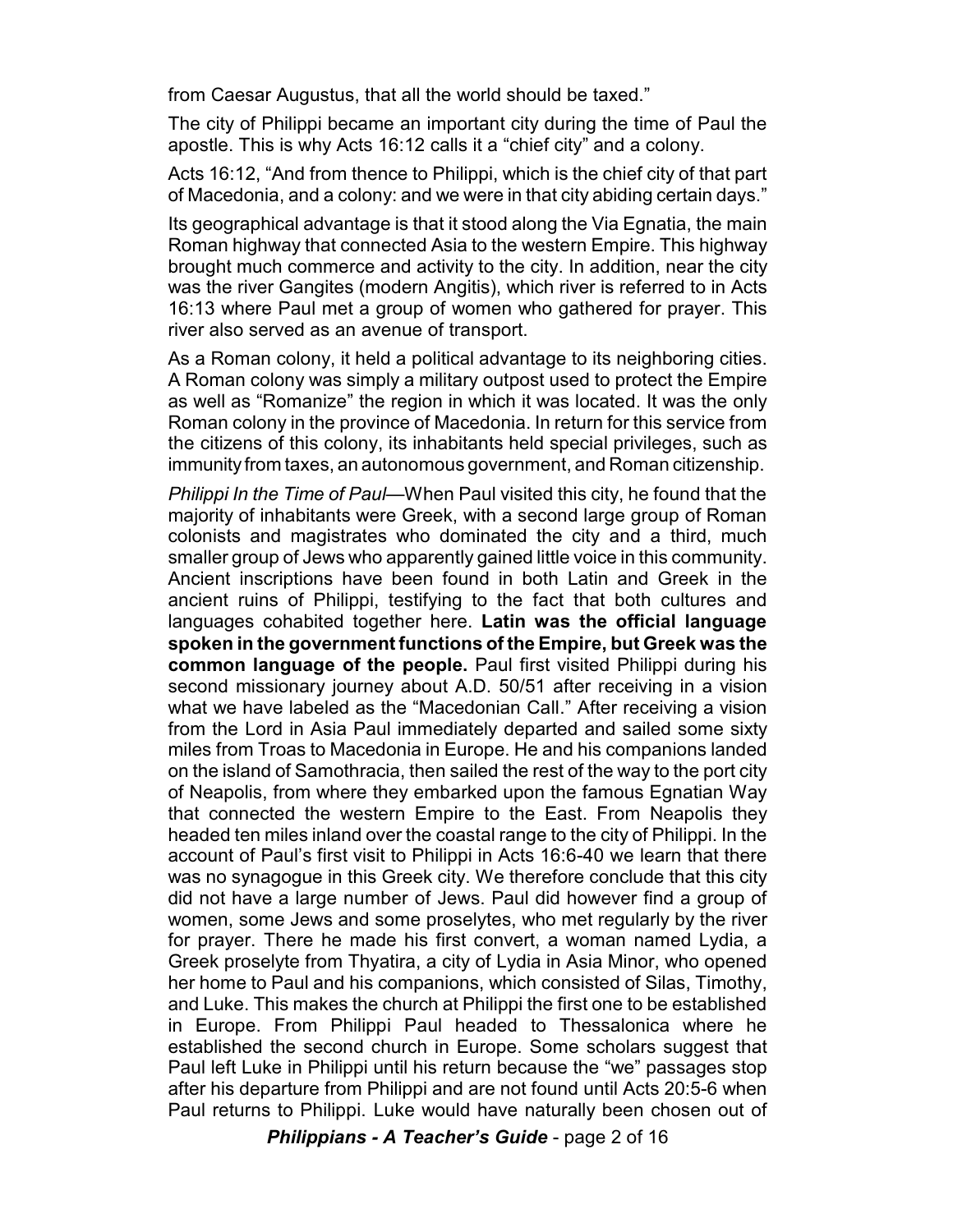Paul's group of traveling companions because of his Gentile status. (Everett, G. H. (2011). *The Epistle of Philippians. Study Notes on the Holy Scriptures* (6)

Philippi:

When Paul chose a place wherein to preach the gospel, he always did so with the eye of a strategist. He always chose one which was not only important in itself but was also the key point of a whole area. To this day many of Paul's preaching-centres are still great road centres and railway junctions. Such was Philippi which had at least three great claims to distinction.

(i) In the neighbourhood there were gold and silver mines, which had been worked as far back as the time of the Phoenicians. It is true that by the time of the Christian era they had become exhausted, but they had made Philippi a great commercial centre of the ancient world.

(ii) The city had been founded by Philip, father of Alexander the Great, and it is his name that it bears. It was founded on the site of an ancient city called *Krçidç*, a name which means The Wells or Fountains. Philip had founded Philippi in 368 B.C. because there was no more strategic site in all Europe. There is a range of hills which divides Europe from Asia, east from west and just at Philippi that chain of hills dips into a pass so that the city commanded the road from Europe to Asia, since the road must go through the pass. This was the reason that one of the great battles of history was fought at Philippi; for it was here that Antony defeated Brutus and Cassius, and thereby decided the future of the Roman Empire.

(iii) Not very long after, Philippi attained the dignity of a Roman Colony. The Roman Colonies were amazing institutions. They were not colonies in the sense of being outposts of civilization in unexplored parts of the world. They had begun by having a military significance. It was the custom of Rome to send out parties of veteran soldiers, who had served their time and been granted citizenship, to settle in strategic road centres. Usually these parties consisted of three hundred veterans with their wives and children. These colonies were the focal points of the great Roman road systems which were so engineered that reinforcements could speedily be sent from one colony to another. They were founded to send the peace and to command the strategic centres in Rome's far-flung Empire. At first they had been founded in Italy; but soon they were scattered throughout the whole Empire, as the Empire grew. In later days the title of colony was given by the government to any city which it wished to honour for faithful service.

Wherever they were, these colonies were little fragments of Rome and their pride in their Roman citizenship was their dominating characteristic. The Roman language was spoken; Roman dress was worn; Roman customs were observed; their magistrates had Roman titles, and carried out the same ceremonies as were carried out in Rome itself. They were stubbornly and unalterably Roman and would never have dreamt of becoming assimilated to the people amidst whom they were set. We can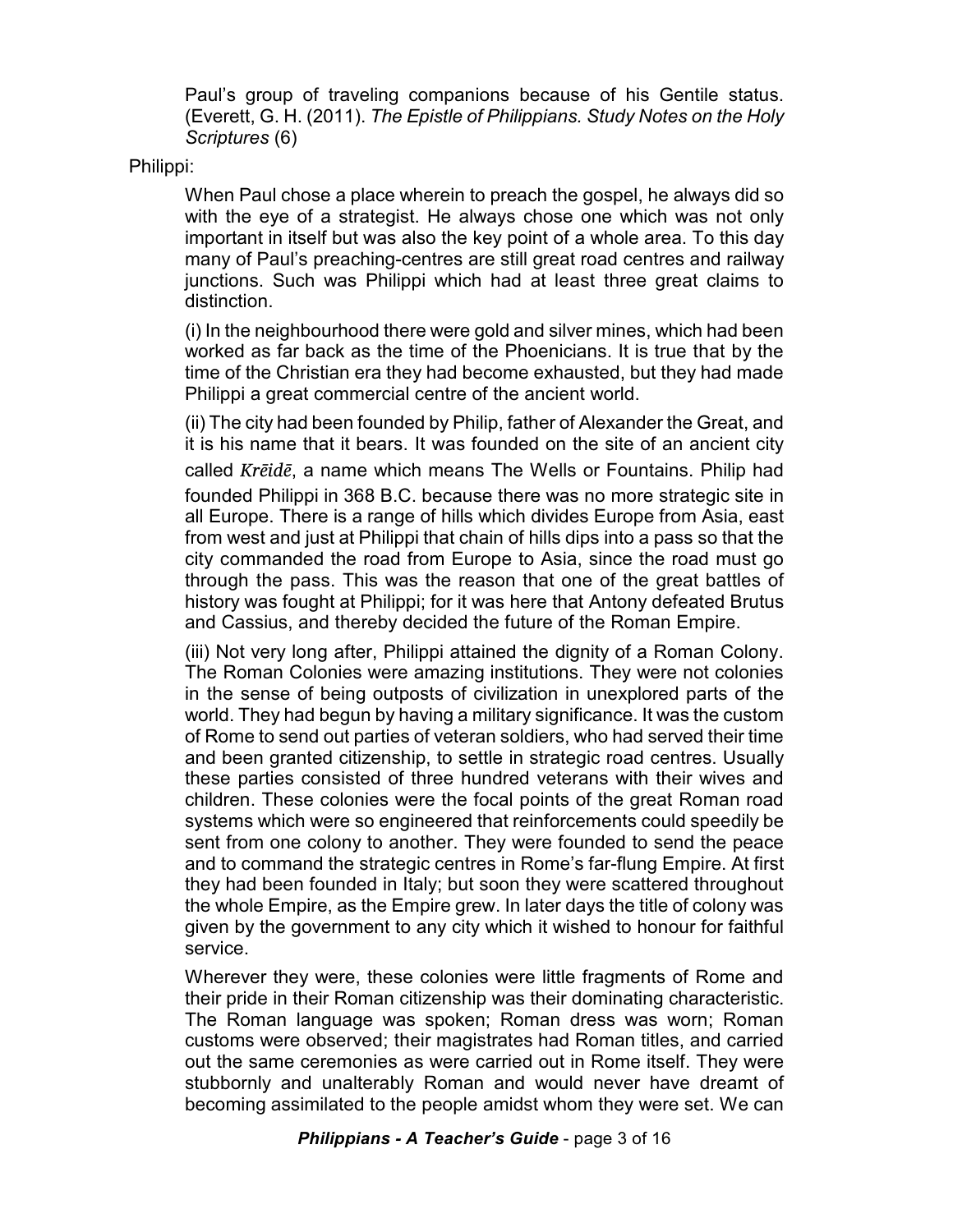hear the Roman pride breathing through the charge against Paul and Silas in Acts 16:20, 21: "These men are Jews, and they are trying to teach and to introduce laws and customs which it is not right for us to observe—*for we are Romans*."

"You are a colony of heaven" (A.V.), Paul wrote to the Philippian Church (Phil. 3:20). Just as the Roman colonist never forgot in any environment that he was a Roman, so they must never forget in any society that they were Christians. Nowhere were men prouder of being Roman citizens than in these colonies; and such was Philippi. (Introduction to Philippians - *Daily Study Bible*)

The area became Roman in the second century B.C. On the plains near Philippi in October 42 B.C., Antony and Octavian decisively defeated the forces of Brutus and Cassius, the slayers of Julius Caesar. Octavian (Augustus) later made Philippi a Roman colony and settled many veterans of the Roman armies there. (*The New American Bible*)

**Philippians**: The authorship of the epistle of Philippians was uncontested until the rise of higher criticism in the eighteenth century. Even today, those who question Pauline authorship find little support from modern biblical scholarship. Thus, there is strong internal and external evidence to the Pauline authorship of Philippians. (Everett, G. H. (2011). *The Epistle of Philippians. Study Notes on the Holy Scriptures* (8)

Ignatius of Antioch (A.D. 35 to 107) and Polycarp (A.D. 69 to 155) support the authorship of Philippians by Paul.

## **Philippians**

This is Paul's happiest letter. And the happiness is infectious. Before we read a dozen lines, we began to feel the joy ourselves–the dance of words and the exclamations of delight have a way of getting inside us.

But happiness is not a word we can understand by looking it up in the dictionary. In fact, none of the qualities of the Christian life can be learned out of a book. Something more like apprenticeship is required, being around someone who out of years of devoted discipline shows us, by his or her entire behavior, what it is. Moments of verbal instruction will certainly occur, but mostly an apprentice acquires skill by daily and intimate association with a "master," picking up subtle but absolutely essential things, such as timing and rhythm and "touch."

When we read what Paul wrote to the Christian believers in the city of Philippi, we find ourselves in the company of just such a master. Paul doesn't tell us that we can be happy, or how to be happy, he simply and unmistakably *is* happy. None of his circumstances contribute to his joy: he wrote from a jail cell, his work was under attack by competitors, and after 20 years or so of hard traveling in the service of Jesus, he was tired and would have welcomed some relief.

But circumstances are incidental compared to the life of Jesus, the Messiah, that Paul experiences from the inside. For it is a life that not only happened at a certain point in history, but continues to happen, spilling out

*Philippians - A Teacher's Guide* - page 4 of 16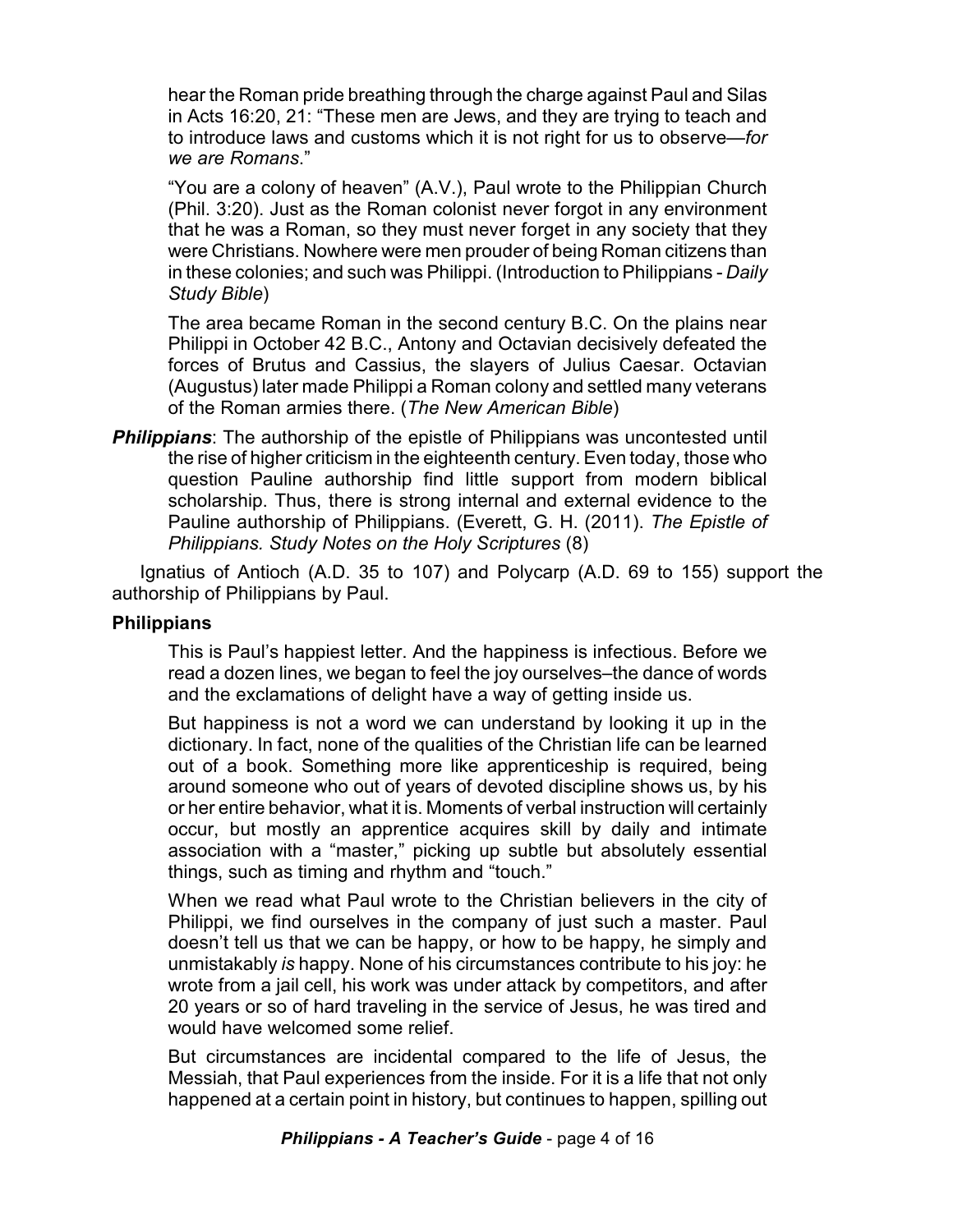into the lives of those who received him, and then continues to spill out all over the place. Christ is, among much else, the revelation that God cannot be contained or hoarded. It is this "spilling out" quality of Christ's life that accounts for the happiness of Christians, for joy is life in excess, the overflow of what cannot be contained within any one person. (*The Message*, introduction to Philippians)

- 2. Paul wrote to the Philippians because:
	- ! He was in prison and they had sent him money. The Philippians were the only ones from whom Paul had accepted money during his ministry. (Philippians 1:5; 4:10-19)
	- ! Paul may have passed through Philippi on his way from Ephesus to Greece, (Act 20:1-2) and he definitely stopped there on his fateful trip to Jerusalem. (Act 20:6)
	- ! Paul wanted them to understand that he was okay even in prison although he recognized that he could be put to death at any time. (Philippians 1:20-23; 2:17; 3:10)
	- Epaphroditus, from Philippi, had been very ill but was now returning to Philippi with Paul's letter.
	- False doctrine was being taught in Philippi.
	- Other so-called Christian workers were working hard against Paul's teachings.
	- ! He wanted to remind the Philippians that salvation comes through Jesus Christ and not through practicing Jewish ceremonies.
- 3. How do you suppose Paul, a prisoner, managed to convert some of Caesar's workers? (Philippians 1:12-14; 4:22) How would you witness to your jailer?

First of all, notice that "the Praetorian Guard" or "Caesar's household" or "the emperor's palace" does not mean Nero's own immediate family or any of his relatives. This was the expression used to imply all of those who worked directly for the emperor. Although living in his own hired house, Paul was almost certainly chained–maybe even night and day–to a Roman soldier from "the elite guard" who were the emperor's private army. Thus, as Paul spoke to his friends and even directly to these soldiers as they rotated through his "home," he had opportunity to speak to many of them and to witness in his most convincing manner. Thus, a number of these elect soldiers became members of the Christian church.

Nowhere could there exist an atmosphere more uncongenial to Christianity than in the Roman court. Nero seemed to have obliterated from his soul the last trace of the divine, and even of the human, and to bear the impress [BEGIN P.463] of Satan. His attendants and courtiers were in general of the same character as himself–fierce, debased, and corrupt. To all appearance it would be impossible for Christianity to gain a foothold in the court and palace of Nero.

Yet in this case, as in so many others, was proved the truth of Paul's assertion that the weapons of his warfare were "mighty through God to the pulling down of strongholds," 2 Corinthians 10:4. Even in Nero's household, trophies of the cross were won. From the vile attendants of a viler king were gained converts who became sons of God. These were not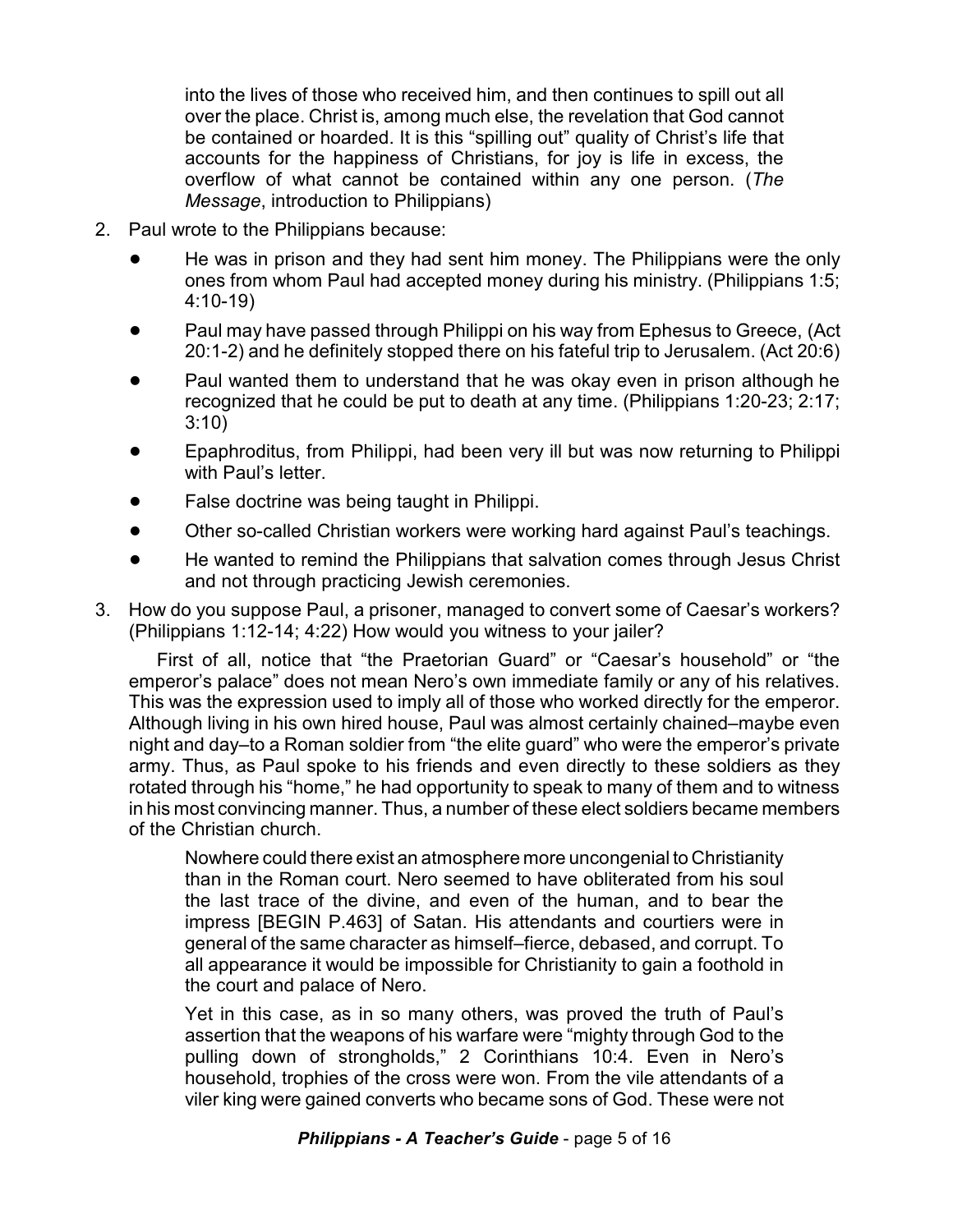Christians secretly, but openly. They were not ashamed of their faith.

And by what means was an entrance achieved and a firm footing gained for Christianity where even its admission seemed impossible? In his epistle to the Philippians, Paul ascribed to his own imprisonment his success in winning converts to the faith from Nero's household. Fearful lest it might be thought that his afflictions had impeded the progress of the gospel, he assured them: "I would ye should understand, brethren, that the things which happened unto me have fallen out rather unto the furtherance of the gospel." Philippians 1:12.—*Acts of the Apostles*, by Ellen G. White: pp. 462.3-463.2.

4. What is the meaning of "some indeed preach Christ from envy and rivalry"? (Philippians 1:15)

No doubt, there were some who had observed Paul and his work and wished that they could have the influence that Paul had on his hearers. They were "envious" of his influence. While Paul was in prison, such persons may have believed that they had an opportunity to "preach Christ" and claim that they were on the same page as Paul. But, such persons were almost certainly not committed and dedicated to the work in the same way that Paul was. Almost certainly, they had differences of opinion about certain points of the gospel and thus were actually "rivals" of Paul in preaching the "truth."

5. What did Paul mean by Philippians 1:23,24, *NRSV*: "I am hard pressed between the two: my desire is to depart and be with Christ, for that is far better; but to remain in the flesh is more necessary on your account." Did he plan to go directly to heaven when he died?

Paul was wishing that He could be with the Christ whom he had never actually met except in vision. This is not a statement of what happens at the point of death. Many other verses in Scripture would contradict such an understanding. (1 Corinthians 15:51- 52; 1 Thessalonians 4:13-17; see also Mark 5:39; John 11:11)

6. Why would the Sovereign God of the universe step down and "empty Himself"–even dying "the death of a common criminal" (Philippians 2:5-8, *Phillips*)–while Lucifer, a created being, was so determined to exalt himself above the throne of God? (Isaiah 14:12-14; Matthew 4:8,9) What does this imply to us about the nature of the great controversy between these two? Which of those attitudes seems to be more like ours? Does this have anything to do with the "mystery of godliness" (1 Timothy 3:16) and the "mystery of iniquity"? (2 Thessalonians 2:7) Where else in the Bible would you look for major statements about the nature of Christ?

| <b>Adam (and Satan?)</b>                                    | Christ                                                          |
|-------------------------------------------------------------|-----------------------------------------------------------------|
| Made in the divine image.                                   | Is the form and very essence of God.                            |
| Thought that to be as God was a prize at<br>which to grasp. | Thought that to be as God was not a prize<br>at which to grasp. |
| Aspired to a reputation.                                    | Made himself of no reputation.                                  |
| Spurned the role of God's servant.                          | Took upon Himself the form of a<br>bondservant or slave.        |
| Seeking to be like God.                                     | Coming in the likeness of men.                                  |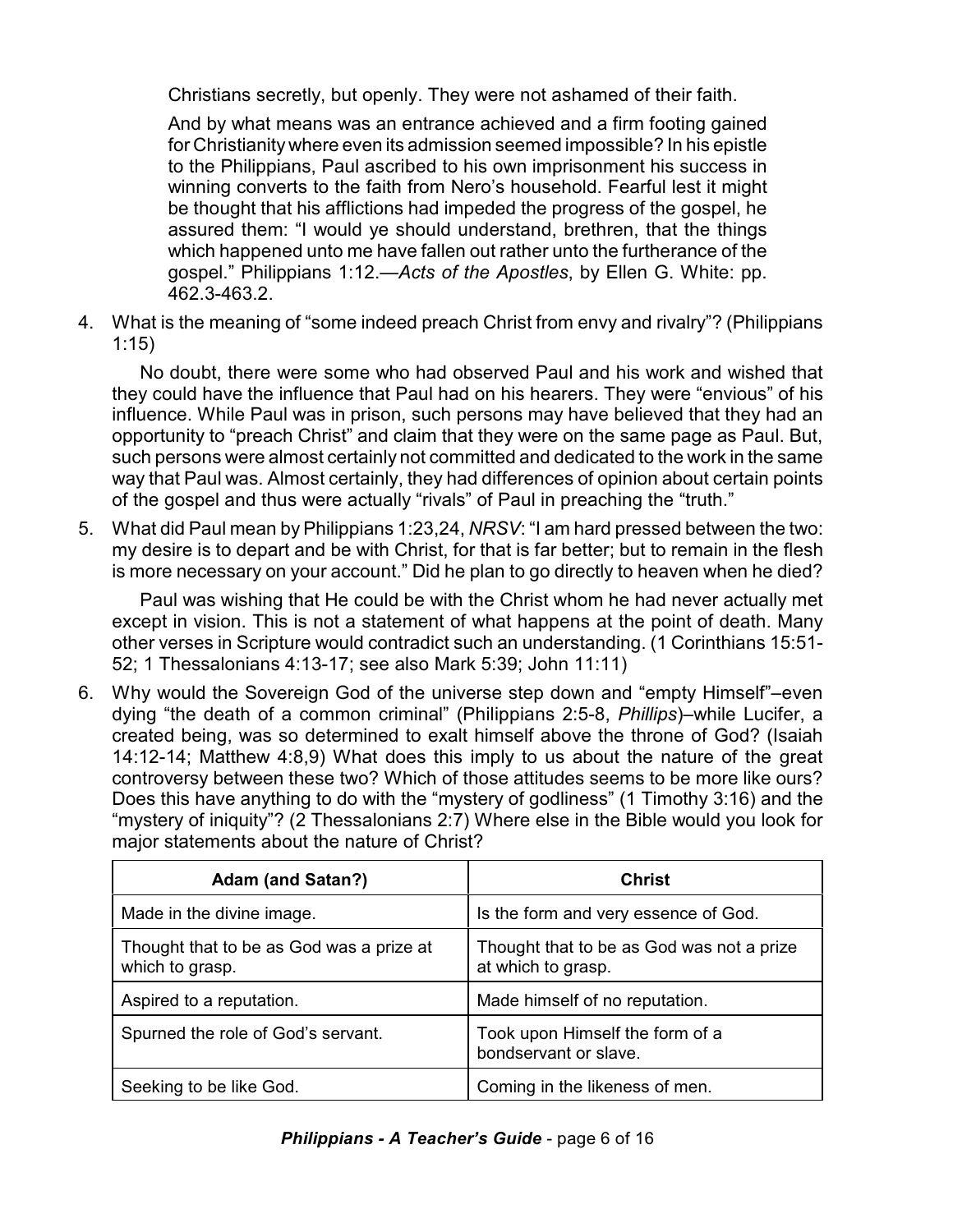| And being made a man (of dust, now<br>doomed). | And being found in appearance as a man.<br>(Romans 8:3)               |
|------------------------------------------------|-----------------------------------------------------------------------|
| He exalted himself.                            | He humbled Himself.                                                   |
| And became disobedient unto death.             | And became obedient to the point of death.                            |
| He was condemned and disgraced.                | God highly exalted Him and gave Him the<br>name and position of Lord. |

Adapted from *Believer's Study Bible*

- 7. There are four major passages in Scripture discussing the nature of Christ: John 1:1-18; Philippians 2:5-11; Colossians 1:15-23; 2:9,10, and Hebrews 1:1-13. One is from John, and three are from Paul. What are the major points that they make?
	- 1. Christ is, has always been, and always will be, fully God.
	- 2. Father and Son and Holy Spirit are always in full harmony.
	- 3. Christ is the Agent through whom all things were created. So, He is superior to all created things.
	- 4. We are made in Their image.
	- 5. Christ set aside His divinity and became a Human Being to reach us.
	- 6. Christ had earlier become an Angel to reach angels.
	- 7. As sinners, we cannot see God. So, Christ came and made Himself visible to us to demonstrate the truth about God.
	- 8. From the beginning, Christ voluntarily agreed to take on the role of representing God to His creatures. While doing this, He was still fully God.
	- 9. When He returned to heaven after His time on earth, He again assumed His position at the right hand of God; and the entire universe worshiped Him for what He had done.
	- 10. When the truth of what Christ accomplished is seen by all, the truth of it will be so compelling that everyone–even Satan temporarily–will bow down and worship Christ once again. (Compare Isaiah 45:23; Romans 14:11)
	- 11. Christ is the Head of the church and the Source of its power and life.
	- 12. By His life and His death, Christ answered all of Satan's questions and accusations and won the great controversy, sealing Satan's doom.
	- 13. What Christ has done for us wins us back to even greater loyalty and love than we had at the beginning.
	- 14. Christ offers us full union with Him if we will agree to live as He lived.
	- 15. As God, Christ deserves our worship now and forever.
	- 16. God the Father places Christ in the highest position available because of what He has done.
- 8. After Christ completed His work here on this earth, did the Father give Him a name just below the Father's name? (Philippians 2:9-11) Does that sound like Someone whose job is to constantly plead with the Father?

The three Members of the Godhead are always giving honor and praise to each

*Philippians - A Teacher's Guide* - page 7 of 16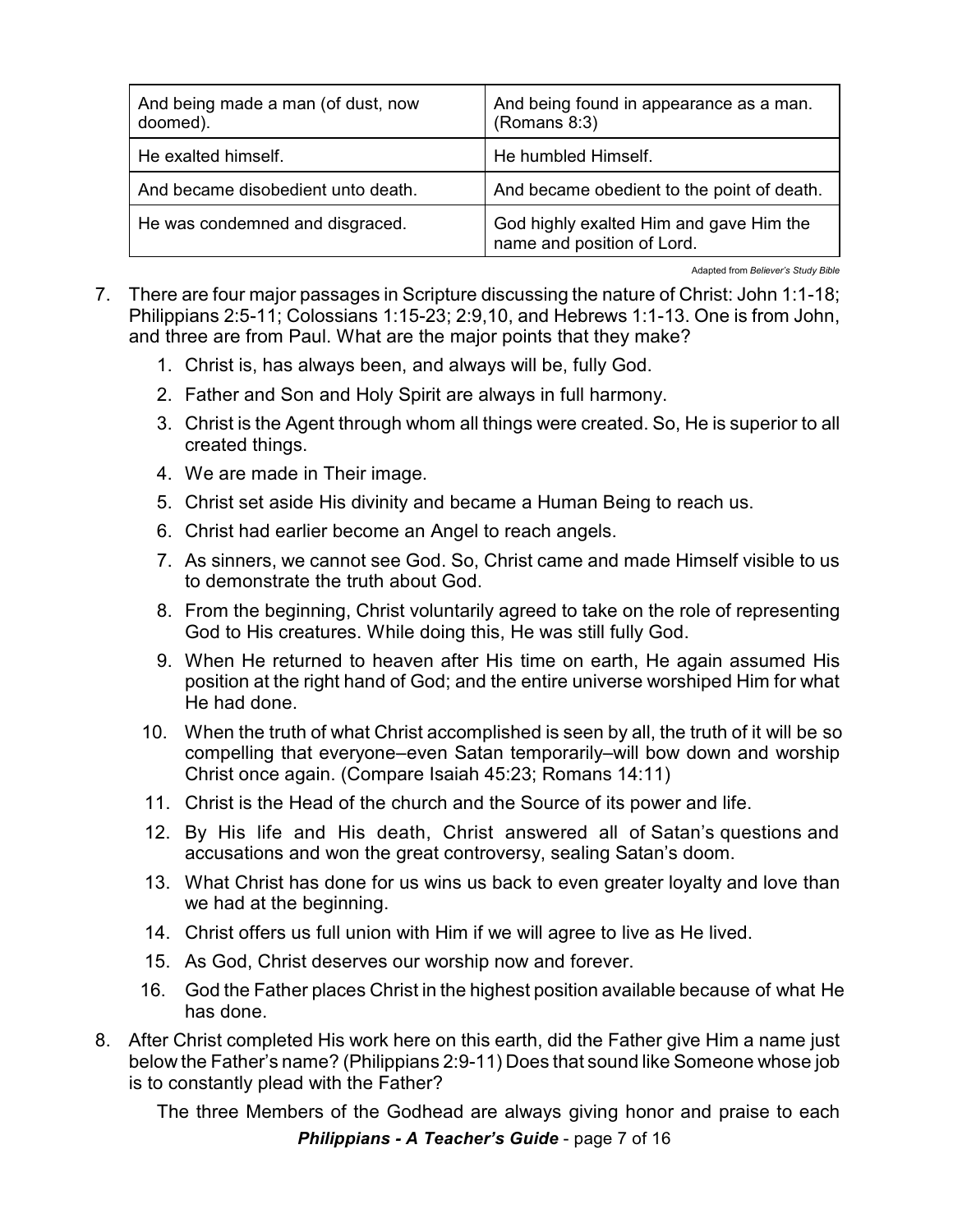Other. That is what truly loving Beings do. The Father gives the Son "the name which is above every name." (Philippians 2:9; compare Ephesians 1:21) The Father would never do such a thing if the Son's correct position were an inferior one and His job was to spend the rest of this earth's history trying to beg the Father to do something that the Father did not want to do! We must never place such a barrier between the Members of the Godhead. They are all omniscient and completely in harmony at all times. There is never any reason for One Member of the Trio to have to plead with any Other Member of the Group.

9. What does it mean to "work out your own salvation"? (See Philippians 2:12)

Paul's appeal to the Philippians is more than an appeal to live in unity in a given situation; it is an appeal to live a life which will lead to the salvation of God in time and in eternity.

Nowhere in the New Testament is the work of salvation more succinctly stated. As the *Revised Standard Version* has it in Philippians 2:12,13: "Work out your own salvation with fear and trembling; for God's at work in you, both to will and to work for his good pleasure." As always with Paul, the words are meticulously chosen.

Work out your own salvation; the word he uses for *work out* is *katergazesthai*, which always has the idea of bringing to completion. It is as if Paul says: "Don't stop halfway; go on until the work of salvation is fully wrought out in you." No Christian should be satisfied with anything less than the total benefits of the gospel.

"For God is at *work* in you both to will and *to do* of his good pleasure." The word Paul uses for *work* and *do* is the same, the verb *energein*. There are two significant things about it; it is always used of *the action of God*, and it is always used of *effective action*. God's action cannot be frustrated, nor can it remain half-finished; it must be fully effective.

As we have said, this passage gives a perfect statement of the work of salvation.

(i) Salvation is of God. (*a*) It is God that works in us the desire to be saved. It is true that "our hearts are restless till they rest in him," and it is also true that "we could not even begin to seek him unless he had already found us." The desire for the salvation of God is not kindled by any human emotion but by God himself. The beginning of the process of salvation is awakened by God. (*b*) The continuance of that process is dependent on God. Without his help there can be no progress in goodness; without his help no sin can be conquered and no virtue achieved. (*c*) The end of the process of salvation is with God, for its end is friendship with God, in which we are his and he is ours. The work of salvation is begun, continued and ended in God.

(ii) There is another side to this. Salvation is of man. "Work out your own salvation," Paul demands. Without man's co-operation, even God is helpless. The fact is that any gift or any benefit has to be received. A man may be ill and the doctor able to prescribe the drugs that will cure him; but the man will not be cured until he takes them and he may stubbornly refuse all persuasion to take them. It is so with salvation. The offer of God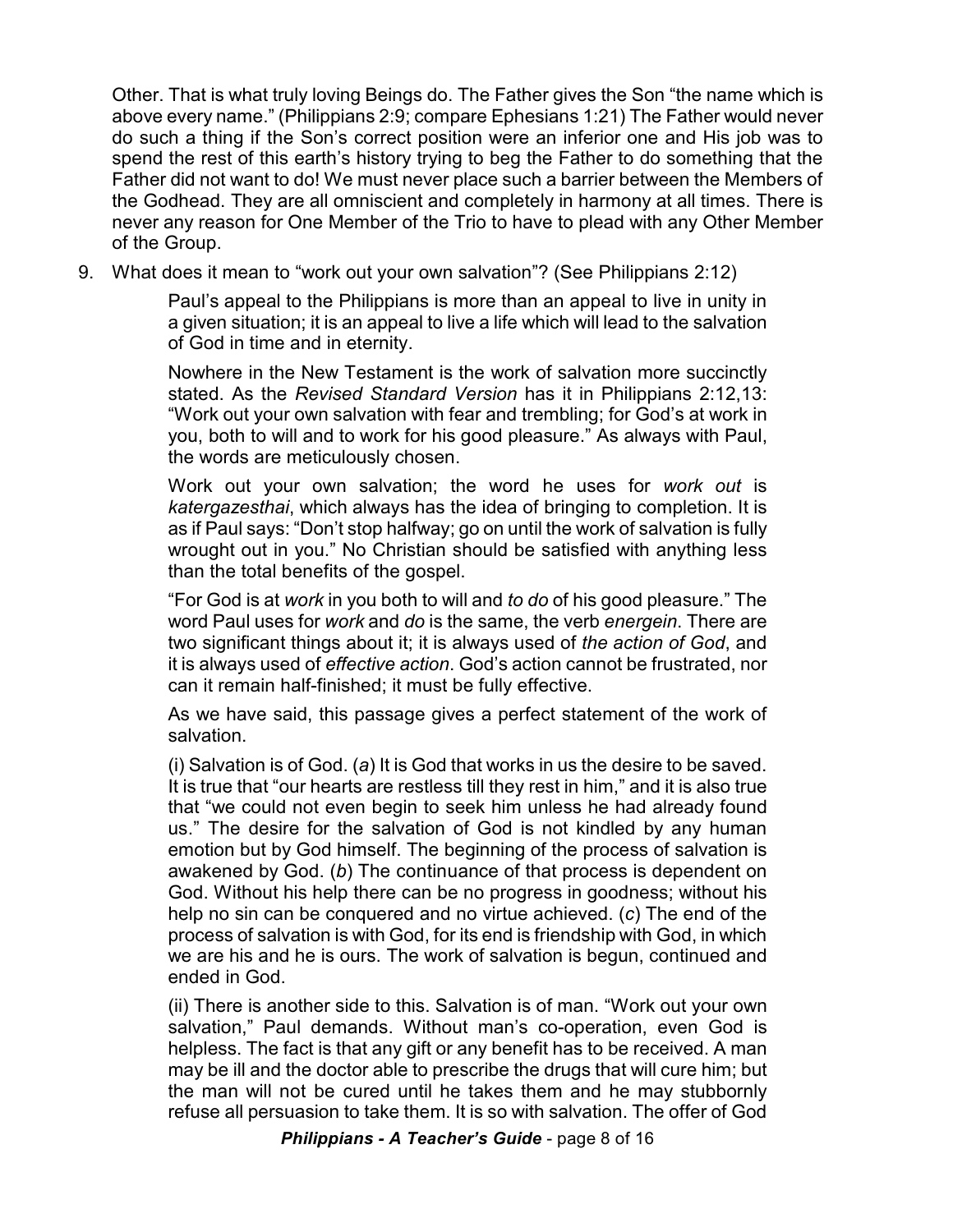is there; without it there can be no such thing as salvation. But no man can ever receive salvation unless he answers God's appeal and takes what he offers.

There can be no salvation without God, but what God offers man must take. It is never God who withholds salvation; it is always man who deprives himself of it. (*Daily Study Bible,* comment on Philippians 2:12-18)

10. Why did God inspire Paul to write Philippians 2:25-30? Or, is this inspired? Would you need to be inspired to make such a statement? Doesn't this show a lovely spirit and attitude? What is theology about if it is not about a nice spirit? Would God take time out of His busy schedule to be concerned about the illness of a friend?

Once again, we see that Paul and God were working together in the production of this letter. It did not require some special gift to utter these words; they could have been stated by almost anyone. But, they show that both Paul and God care about their friends, about their health, and about their work. God cares about us in the same way. Epaphroditus was an excellent example from and to the Philippian church.

11. What moved Paul to use such strong language as he did in Philippians 3:2-10? What issues had previously led Paul to use such strong language? (Galatians 1:8,9)

Paul recognized that Jewish legalists were following him everywhere and trying to pervert the truth of the gospel. So, he turned some of their own words back on them:

In the Bible the dog always stands for that than which nothing can be lower. When Saul is seeking to take his life, David's demand is: "After whom do you pursue? After a dead dog! after a flea!" (1 Samuel 24:14, cp. 2 Kings 8:13; Psalm 22:16,20). In the parable of the Rich Man and Lazarus, part of the torture of Lazarus is that the street dogs annoy him by licking his sores (Luke 16:21). In *Deuteronomy* the Law brings together the price of a dog and the hire of a whore, and declares that neither must be offered to God (Deuteronomy 23:18). In *Revelation* the word *dog* stands for those who are so impure that they are debarred from the Holy City (Revelation 22:15). That which is holy must never be given to dogs (Matthew 7:6). It is the same in Greek thought; the dog stands for everything that is shamelessly unclean.

It was by this name that the Jews called the Gentiles. There is a Rabbinic saying, "The nations of the world are like dogs." So this is Paul's answer to the Jewish teachers. He says to them, "In your proud self-righteousness, you call other men dogs; but it is you who are dogs, because you shamelessly pervert the gospel of Jesus Christ." He takes the very name the Jewish teachers would have applied to the impure and to the Gentiles and flings it back at themselves. A man must always have a care that he is not himself guilty of the sins of which he accuses others. . . .

Lastly, he calls them, *the party of mutilation*. There is a pun in the Greek which is not transferable to English. There are two Greek verbs which are very like each other. *Peritemnein* means *to circumcise*; *katatemnein* means *to mutilate*, as in Leviticus 21:5, which describes forbidden self-mutilation, such as castration. Paul says, "You Jews think that you are circumcised; in point of fact, you are only mutilated."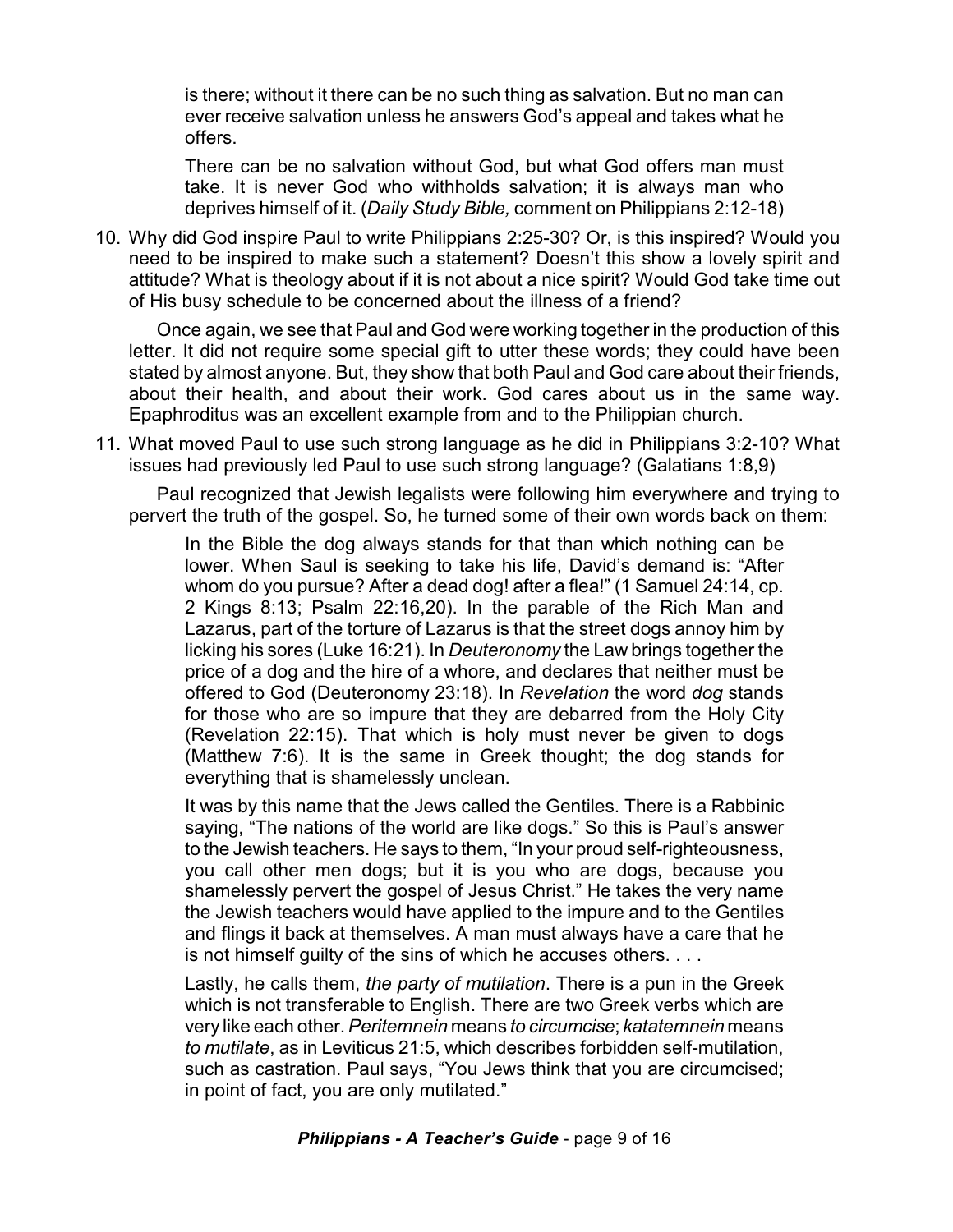What is the point of this? According to Jewish belief, circumcision was ordained upon Israel as sign and symbol that they were the people with whom God had entered into a special relationship. The story of the beginning of that sign is in Genesis 17:9,10. When God entered into his special covenant with Abraham, circumcision was laid down as its eternal sign. Now, circumcision is only a sign in the flesh, something done to a man's body. But if a man is to be in special relationship with God, something far more is needed than a mark in his body. He must have a certain kind of mind and heart and character. This is where at least some of the Jews made the mistake. They regarded circumcision *in itself* as being enough to set them apart specially for God. Long, long before this, the great teachers and the great prophets had seen that circumcision of the flesh is by itself not nearly enough and that there was needed a spiritual circumcision. In *Leviticus* the sacred law-giver says that the *uncircumcised hearts* of Israel must be humbled to accept the punishment of God (Leviticus 26:41). The summons of the writer of *Deuteronomy* is: "Circumcise the foreskin of your heart and be no longer stubborn" (Deuteronomy 10:16). He says that the Lord will circumcise their hearts to make them love him (Deuteronomy 30:6). Jeremiah speaks of the uncircumcised ear, the ear that will not hear the word of God (Jeremiah 6:10). The writer of *Exodus* speaks of uncircumcised lips (Exodus 6:12).

So what Paul says is, "If you have nothing to show but circumcision of the flesh, you are not really circumcised—you are only mutilated. Real circumcision is devotion of heart and mind and life to God."

Therefore, says Paul, it is the Christians who are the truly circumcised. They are circumcised, not with the outward mark in the flesh, but with that inner circumcision of which the great law-givers and teachers and prophets spoke. What then are the signs of that real circumcision? Paul sets out three.

(i) We worship in the Spirit of God; or, we worship God in the Spirit. Christian worship is not a thing of ritual or of the observation of details of the Law; it is a thing of the heart. It is perfectly possible for a man to go through an elaborate liturgy and yet have a heart that is far away from God. It is perfectly possible for him to observe all the outward observances of religion and yet have hatred and bitterness and pride in his heart. The true Christian worships God, not with outward forms and observances, but with the true devotion and the real sincerity of his heart. His worship is love of God and service of men.

(ii) Our only boast is in Jesus Christ. The only boast of the Christian is not in what he has done for himself but in what Christ has done for him. His only pride is that he is a man for whom Christ died. . .

(iii) We place no confidence in merely human things. The Jew placed his confidence in the physical badge of circumcision and in the performance of the duties of the Law. The Christian places his confidence only in the mercy of God and in the love of Jesus Christ. The Jew in essence trusted himself; the Christian in essence trusts God.

The real circumcision is not a mark in the flesh; it is that true worship, that *Philippians - A Teacher's Guide* - page 10 of 16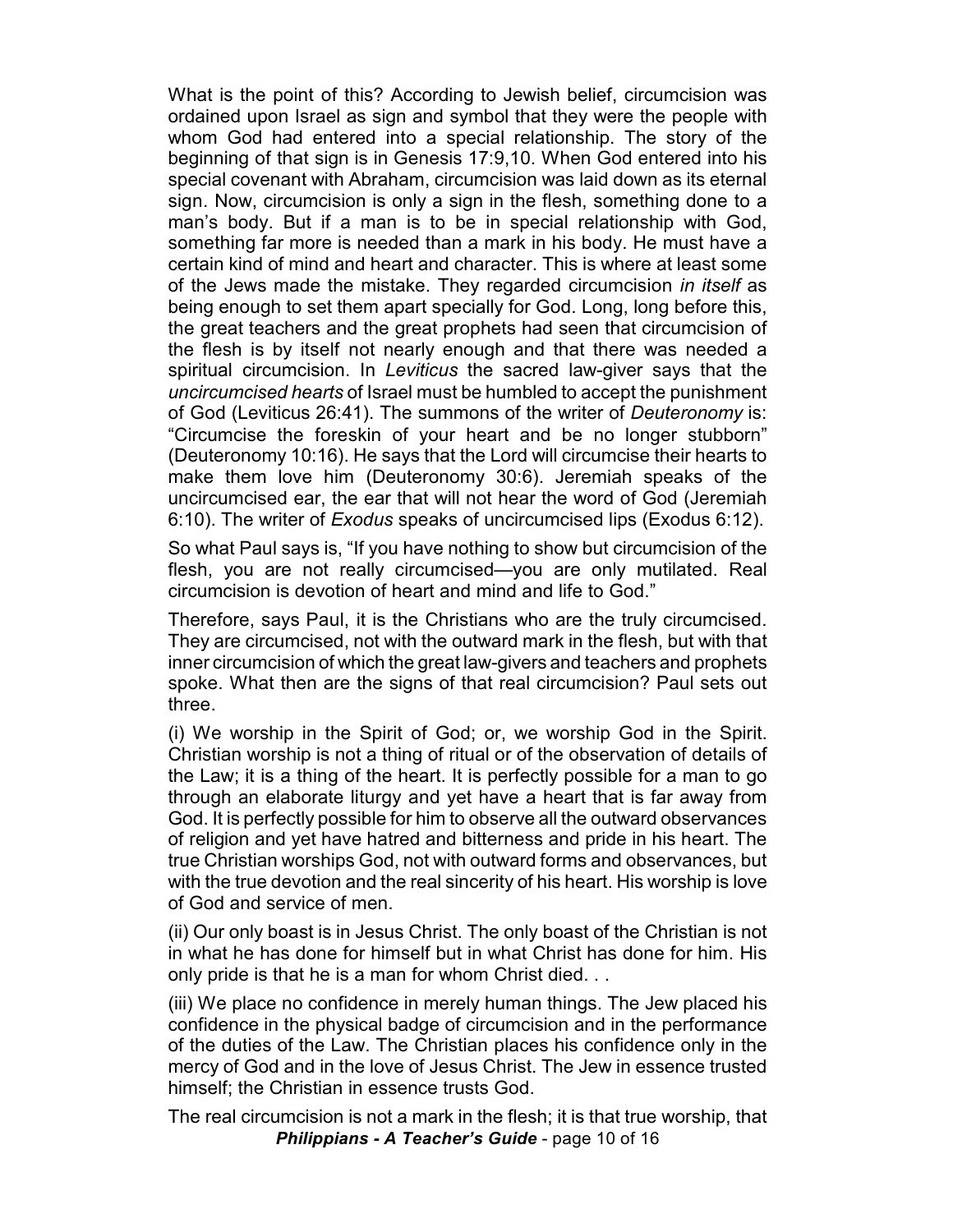true glory, and that true confidence in the grace of God in Jesus Christ. (*Daily Study Bible* for Philippians 3:2,3)

12. What would you think if your pastor said, "Keep on imitating me, my brothers and sisters." (Philippians 3:17, *GNB*, compare Philippians 4:9; 1 Corinthians 4:16; 11:1; 1 Thessalonians 1:6; 2 Thessalonians 3:9)

Few leaders, even pastors, would dare to say, "Follow my example." Most often, we hear Christian leaders say, "I am a sinner just like the rest of you." (Compare Paul in 1 Timothy 1:15) But, Paul was suggesting that the best example he could point to with which his converts were familiar and which it was safe to follow was his own example. Of course, he always suggested that Christ was his example, and he constantly tried to follow Him. Wouldn't it be wonderful if more of our Christian leaders and fellow church members could speak as Paul spoke. Jesus certainly recommended it. "In the same way your light must shine before people, so that they will see the good things you do and praise your Father in heaven." (Matthew 5:16, *GNB*)

13. What would it mean to say, "Their god is the belly"? (Philippians 3:19, *NRSV*) How could you be sure that this is not your case? Would such a person have to be a glutton? Or, could he be someone who is extremely concerned about what he eats? But it says, "They glory in their shame." Are these the kind of people who got circumcised?

> There were in the Church at Philippi men whose conduct was an open scandal and who, by their lives, showed themselves to be the enemies of the Cross of Christ. Who they were is not certain. But it is quite certain that they lived gluttonous and immoral lives and used their so-called Christianity to justify themselves. We can only guess who they may have been.

> They may have been Gnostic. The Gnostics were heretics who tried to intellectualize Christianity and make a kind of philosophy out of it. They began with the principle that from the beginning of time there had always been two realities—spirit and matter. Spirit, they said, is altogether good; and matter is altogether evil. It is because the world was created out of this flawed matter that sin and evil are in it. If then, matter is essentially evil, the body is essentially evil and will remain evil whatever you do with it. Therefore, do what you like with it; since it is evil anyhow it makes no difference what you do with it. So these Gnostics taught that gluttony and adultery and homosexuality and drunkenness were of no importance because they affect only the body which is of no importance.

> There was another party of Gnostics who held a different kind of doctrine. They argued that a man could not be called complete until he had experienced everything that life had to offer, both good and bad. Therefore, they said, it was a man's duty to plumb the depths of sin just as much as to scale the heights of virtue. (*Daily Study Bible* for Philippians 3:17-21)

14. What is the meaning of "our conversation (citizenship) is in heaven"? (Philippians 3:20)

"Our citizenship," he says, "is in heaven." Here was a picture the Philippians could understand. Philippi was a Roman colony. Here and there at strategic military centres the Romans set down their colonies. In such places the citizens were mostly soldiers who had served their

*Philippians - A Teacher's Guide* - page 11 of 16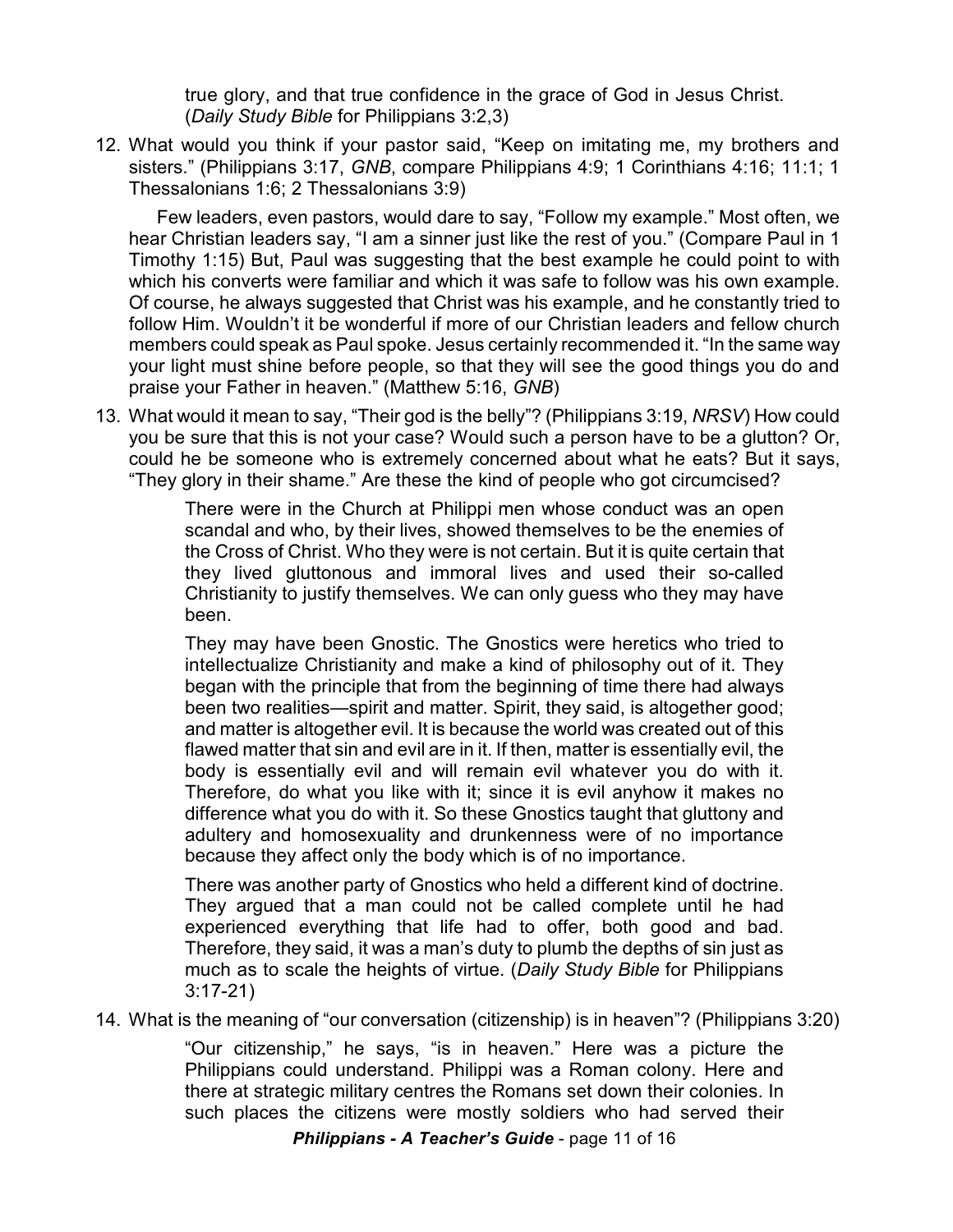time–twenty-one years–and who had been rewarded with full citizenship. The great characteristic of these colonies was that, wherever they were, they remained fragments of Rome. Roman dress was worn; Roman magistrates governed; the Latin tongue was spoken; Roman justice was administered; Roman morals were observed. Even in the ends of the earth they remained unshakeably Roman. Paul says to the Philippians, "Just as the Roman colonists never forget that they belonged to Rome, you must never forget that you are citizens of heaven; and your conduct must match your citizenship." (*Daily Study Bible* for Philippians 3:17-21)

Notice how Ellen White understood this even though she did not know any Greek.

Let us remember that our citizenship is in heaven. Here we have no continuing city, but we seek one to come. (*RH*, May 16, 1899 par. 13)

Remembering that our citizenship is in heaven, let us lay hold on the hope set before us in the Gospel. (*ST*, January 28, 1903 par. 7)

Let us not be content to be numbered among the "kindreds of the earth." Our citizenship is in heaven, and we are to lay hold on the hope set before us in the gospel. (*MS* 155, 1902; *2SAT* 213.5)

15. Who was Paul's coworker, Clement?

Clement, a fellow laborer of Paul (Phil. 4:3), probably the same person who was afterward bishop of Rome and wrote two Corinthian epistles, which are still extant and were once read in some churches. (*The Complete Word Study Dictionary, New Testament*)

A fellow-worker with Paul at Philippi, mentioned with especial commendation in Philippians 4:3. The name being common, no inference can be drawn from this statement as to any identity with the author of the Epistle to the Corinthians published under this name, who was also the third bishop of Rome. The truth of this supposition ("it cannot be called a tradition," Donaldson, *The Apostolical Fathers*, 120), although found in Origen, Eusebius, Epiphanius and Jerome, can neither be proved nor disproved. Even Roman Catholic authorities dispute it (article "Clement," *Catholic Cyclopaedia*, IV, 13). The remoteness between the two in time and place is against it; "a wholly uncritical view" (Cruttwell, *Literary History of Early Christianity*, 31).—Orr, J., M.A., D.D. (1999). *The International Standard Bible Encyclopedia*: 1915 edition (J. Orr, Ed.). Albany, OR: Ages Software.

16. Do you think Paul, while in prison, was able to follow his own advice in Philippians 4:8,9? Would this be a safe guide for all of life? What was Paul actually saying?

> The human mind will always set itself on something and Paul wished to be quite sure that the Philippians would set their minds on the right things. This is something of the utmost importance, because **it is a law of life that, if a man thinks of something often enough, he will come to the stage when he cannot stop thinking about it.** His thoughts will be quite literally in a groove out of which he cannot jerk them. It is, therefore, of the first importance that a man should set his thoughts upon the fine things and here Paul makes a list of them.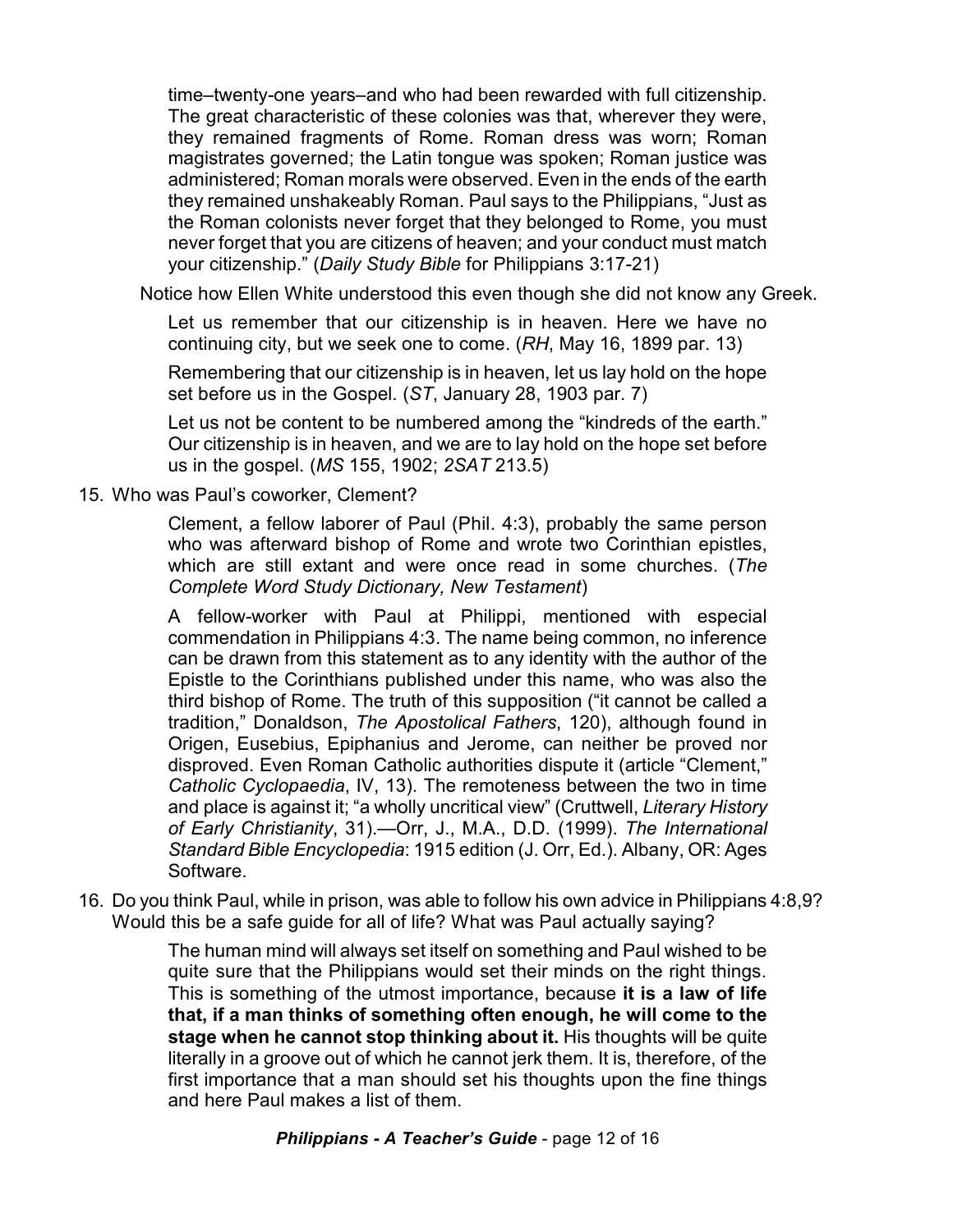There are the things which are *true*. Many things in this world are deceptive and illusory, promising what they can never perform, offering a specious peace and happiness which they can never supply. A man should always set his thoughts on the things which will not let him down.

There are the things which are, as the *Authorized Version* has it, *honest*. This is an archaic use of *honest* in the sense of *honourable*, as the *Revised Standard Version* translates it. The *Authorized Version* suggests in the margin *venerable*. The *Revised Version* has *honourable* and suggests in the margin *reverend*. Moffatt has *worthy*.

It can be seen from all this that the Greek (*semnos*) is difficult to translate. It is the word which is characteristically used of the gods and of the temples of the gods. When used to describe a man, it describes a person who, as it has been said, moves throughout the world as if it were the temple of God. Matthew Arnold suggested the translation *nobly serious*. But the word really describes *that which has the dignity of holiness upon it*. There are things in this world which are flippant and cheap and attractive to the light-minded; but it is on the things which are serious and dignified that the Christian will set his mind.

There are the things which are *just*. The word is *dikaios*, and the Greeks defined the man who is *dikaios* as he who gives to gods and men what is their due. In other words, *dikaios* is the word of *duty faced and duty done*. There are those who set their minds on pleasure, comfort and easy ways. The Christian's thoughts are on duty to man and duty to God.

There are the things which are *pure*. The word is *hagnos* and describes what is morally undefiled. When it is used ceremonially, it describes that which has been so cleansed that it is fit to be brought into the presence of God and used in his service. This world is full of things which are sordid and shabby and soiled and smutty. Many a man gets his mind into such a state that it soils everything of which it thinks. The Christian's mind is set on the things which are pure; his thoughts are so clean that they can stand even the scrutiny of God.

There are the things which the *Authorized Version* and the *Revised Standard* call *lovely*. Moffatt translates *attractive*. *Winsome* is the best translation of all. The Greek is *prosphiles*, and it might be paraphrased as *that which calls forth love*. There are those whose minds are so set on vengeance and punishment that they call forth bitterness and fear in others. There are those whose minds are so set on criticism and rebuke that they call forth resentment in others. The mind of the Christian is set on the lovely things—kindness, sympathy, forbearance—so he is a winsome person, whom to see is to love.

There are the things which are, as the *Authorized Version* has it, *of good report*. In the margin the *Revised Version* suggests *gracious*. Moffatt has *high-toned*. The *Revised Standard Version* has *gracious*. C. Kingsley Williams has *whatever has a good name*. It is not easy to get at the meaning of this word (*eophema*). It literally means *fair-speaking*, but it was specially connected with the holy silence at the beginning of a sacrifice in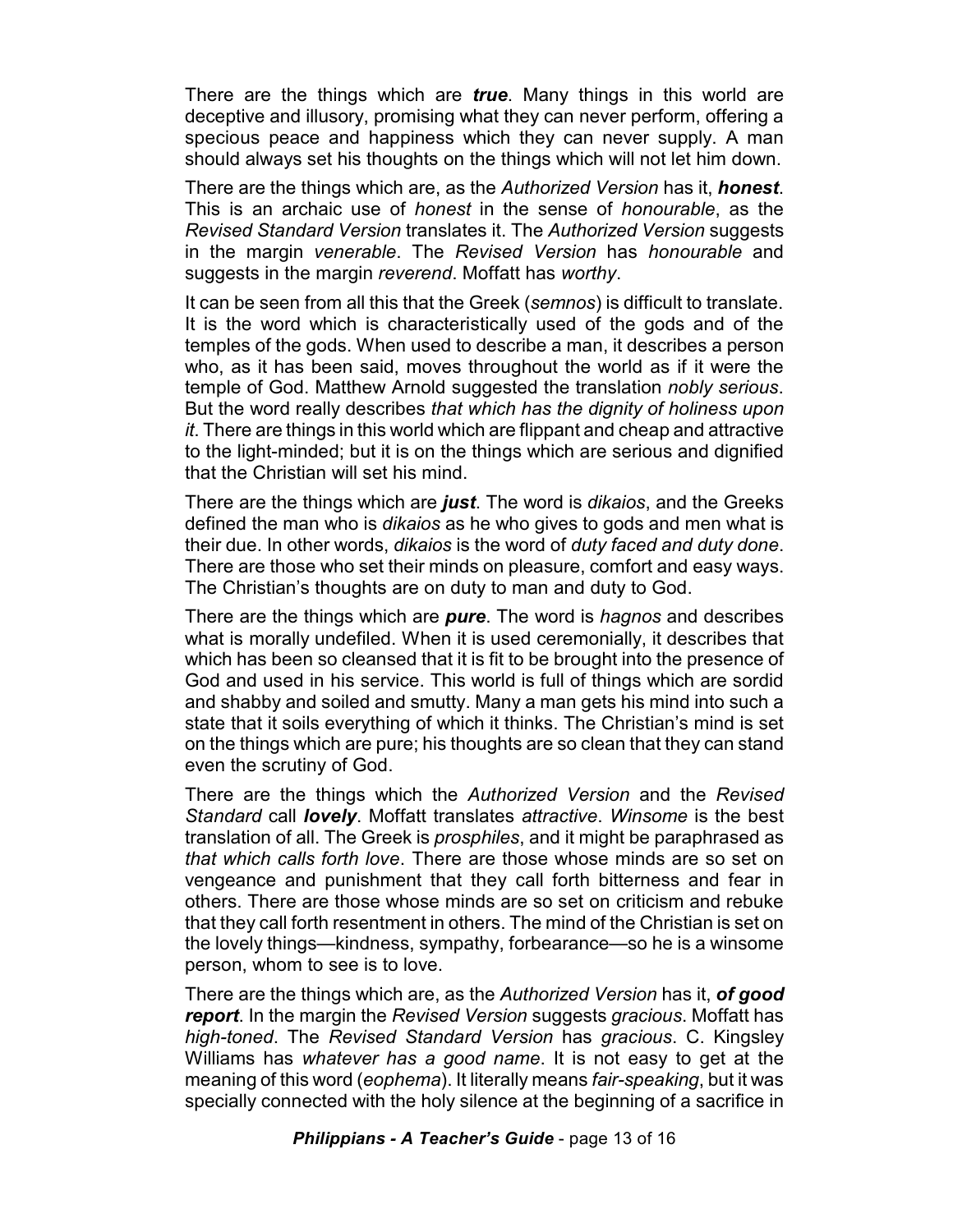the presence of the gods. It might not be going too far to say that it describes *the things which are fit for God to hear*. There are far too many ugly words and false words and impure words in this world. On the lips and in the mind of the Christian there should be only words which are fit for God to hear.

Paul goes on, *if there be any virtue*. Both Moffatt and the Revised Standard Version use *excellence* instead of *virtue*. The word is *aretç*. The odd fact is that, although *aretç* was one of the great classical words, Paul usually seems deliberately to avoid it and this is the only time it occurs in his writings. In classical thought it described every kind of excellence. It could describe the excellence of the ground in a field, the excellence of a tool for its purpose, the physical excellence of an animal, the excellence of the courage of a soldier, and the virtue of a man. Lightfoot suggests that with this word Paul calls in as an ally all that was excellent in the pagan background of his friends. It is as if he were saying, "If the old pagan idea of excellence, in which you were brought up, has any influence over you—think of that. Think of your past life at its very highest, to spur you on to the new heights of the Christian way." The world has its impurities and its degradations but it has also its nobilities and its chivalries, and it is of the high things that the Christian must think.

Finally Paul says, *if there be any praise*. In one sense it is true that the Christian never thinks of the praise of men, but in another sense it is true that every good man is uplifted by the praise of good men. So Paul says that the Christian will live in such a way that he will neither conceitedly desire nor foolishly despise the praise of men. (*Daily Study Bible*, comment on Philippians 4:8,9)

Note how the adjectives in Philippians 4:8 are similar to those used in Psalms 19:7-10.

Psalms 19:7-10, "The law of the LORD is perfect, converting the soul: the testimony of the LORD is sure, making wise the simple. The statutes of the LORD are right, rejoicing the heart: the commandment of the LORD is *pure*, enlightening the eyes. The fear of the LORD is *clean*, enduring for ever: the judgments of the LORD are *true and righteous* altogether. More to be desired are they than gold, yea, than much fine gold: sweeter also than honey and the honeycomb." (Everett, G. H. (2011). *The Epistle of Philippians. Study Notes on the Holy Scriptures* (81)

Was Paul thinking of these words from David as he wrote this passage?

17. What is implied by Philippians 4:10-13? What was Paul talking about when he said he could do "all things through Christ"?

> As the letter draws to an end Paul generously expresses his gratitude for the gift which the Philippians had sent to him. He knew that he had always been much in their thoughts, but circumstances had up till now given them no opportunity to show their mindfulness of him.

> It was not that he was dissatisfied with his own state, for he had learned the gift of *content*. Paul uses one of the great words of pagan ethics (*autarkç*), which means *entirely self-sufficient. Autarkeia*, self-sufficiency,

> > *Philippians - A Teacher's Guide* - page 14 of 16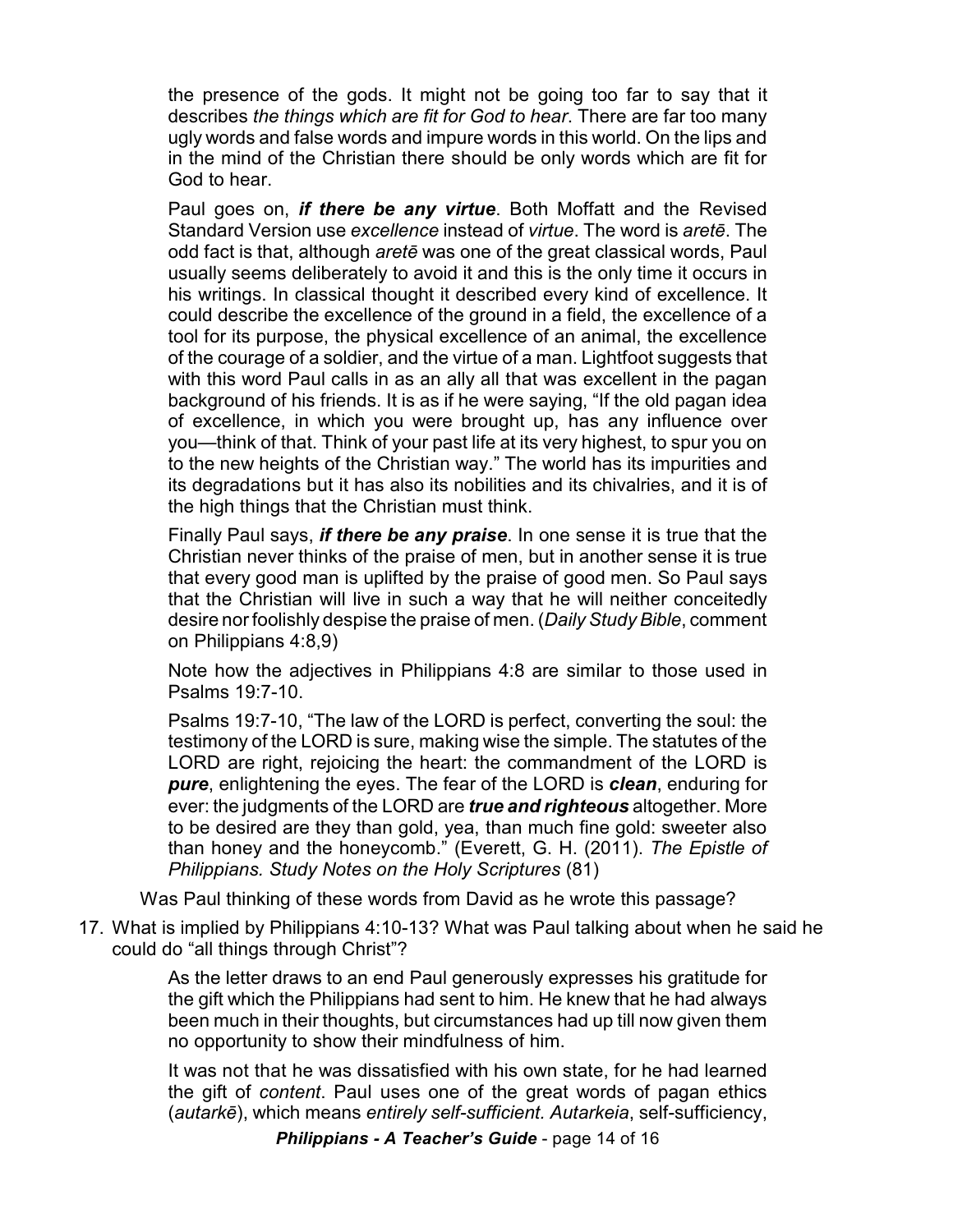was the highest aim of Stoic ethics; by it the Stoic meant a state of mind in which a man was absolutely independent of all things and of all people. They proposed to reach that state by a certain pathway of the mind.

(i) They proposed to eliminate all desire. The Stoic rightly believed that contentment did not consist in possessing much but in wanting little, "If you want to make a man happy," they said, "add not to his possessions, but take away from his desires." Socrates was once asked who was the wealthiest man. He answered: "He who is content with least, for *autarkeia* is nature's wealth." The Stoics believed that the only way to contentment was to abolish all desire until a man had come to a stage when nothing and no one were essential to him.

(ii) They proposed to eliminate all emotion until a man had come to a stage when he did not care what happened either to himself or to anyone else. Epictetus says. "Begin with a cup or a household utensil; if it breaks, say, 'I don't care.' Go on to a horse or pet dog; if anything happens to it, say, 'I don't care.' Go on to yourself, and if you are hurt or injured in any way, say, 'I don't care.' If you go on long enough, and if you try hard enough, you will come to a stage when you can watch your nearest and dearest suffer and die, and say, 'I don't care.'" The Stoic aim was to abolish every feeling of the human heart.

(iii) This was to be done by a deliberate act of will which saw in everything the will of God. The Stoic believed that literally nothing could happen which was not the will of God. However painful it might be, however disastrous it might seem, it was God's will. It was, therefore, useless to struggle against it; a man must steel himself into accepting everything.

In order to achieve content, the Stoics abolished all desires and eliminated all emotions. Love was rooted out of life and caring was forbidden. As T. R. Glover said, "The Stoics made of the heart a desert, and called it a peace."

We see at once the difference between the Stoics and Paul. The Stoic said, "I will learn content by a deliberate act of my own will." Paul said, "I can do all things through Christ who infuses his strength into me." For the Stoic contentment was a human achievement; for Paul it was a divine gift. The Stoic was *self-sufficient*; but Paul was *God-sufficient*. Stoicism failed because it was inhuman; Christianity succeeded because it was rooted in the divine. Paul could face anything, because in every situation he had Christ; the man who walks with Christ can cope with anything. (*Daily Study Bible* on Philippians 4:10-13)

True Contentment—Peace and contentment in the midst of trials are the signs of true Christian maturity. Paul the apostle expresses this contentment in his epistle to the Philippians. Paul is not saying that he has learned to accept the curse, such as sickness and poverty, in his life. But rather, he has learned to put his confidence and faith in God without anxiety, whatever circumstances come his way. This whole chapter is about not being full of doubt and worry, but it is about putting your faith in God to supply every need in life.—Everett, G. H. (2011). *The Epistle of Philippians. Study Notes on the Holy Scriptures* (83).

*Philippians - A Teacher's Guide* - page 15 of 16